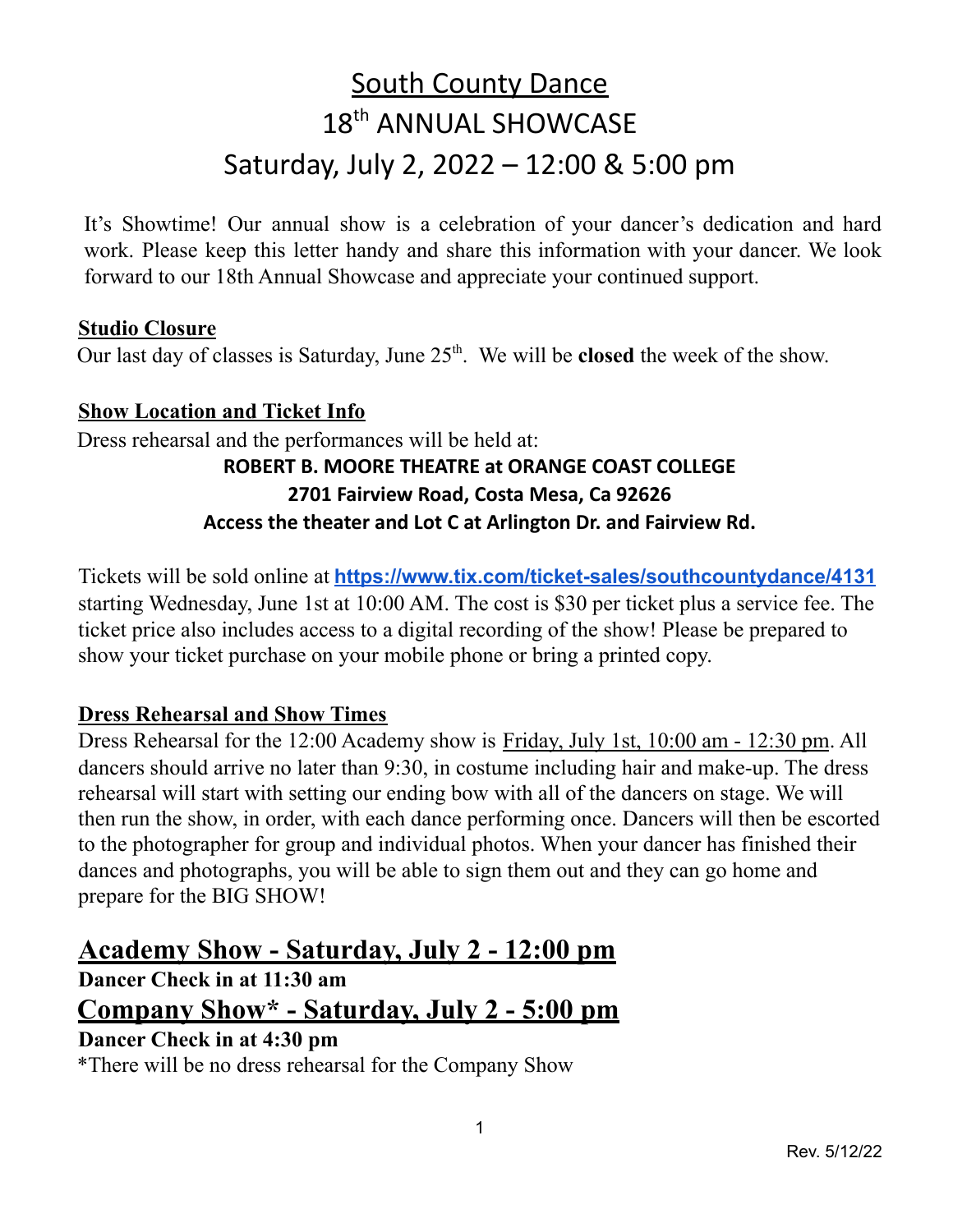Show Day: All students must arrive at the theater **30 minutes before show time**, dressed in their class costume with their hair done and make-up on. Please wear all parts of the costume including tights. Carry your shoes and put them on when it is your turn on stage. Do not wear dance shoes to and from the auditorium. Also, tap shoes are not allowed in the hallways. Please see your teacher for specific questions on tights/hair/shoes, etc.

Hair: No bangs please. Hair must be slicked back with gel and hairspray and secured with bobby pins to hold in place. Left part with medium height bun unless instructed otherwise by your teacher. No false hairpieces.

Make-Up: Please have your child's make-up on **prior** to arriving at the theater for **both** the dress rehearsal and the show. This consists of foundation, lipstick, eye shadow, mascara & blush. They need to have make-up on so their features will stand out under the theater lights.

Costume Attire: Please make sure your child has all the proper attire prepared the night before. Be sure that all tights are clean and run-free and bring a back up pair just in case...things happen! Remove all personal jewelry (necklace, rings, earrings etc.) and nail polish. This is all an important part of the discipline of performing. Also, all headpieces should be secured with an ample amount of bobby pins. **Please come prepared**.

Helpful Hint: If your child is in numerous dances, have all accessories attached to each costume. This will help with costume changes. Also, please put your dancer's name in all costumes, shoes & accessories. Costumes not being worn should be on a hanger. Garment bags are also helpful so when the costume is not being worn they can be placed in the bag.

Food: Food and drinks are **not** allowed in the building. This is a theater rule, please be respectful and comply as we are guests in their home. We are grateful to have this venue. Please feed your children before they come to the theater and bring snacks for them to have for the ride home.

### **NO FOOD OR DRINKS ARE ALLOWED IN THE VENUE. THIS INCLUDES THE THEATER AND DRESSING ROOMS!**